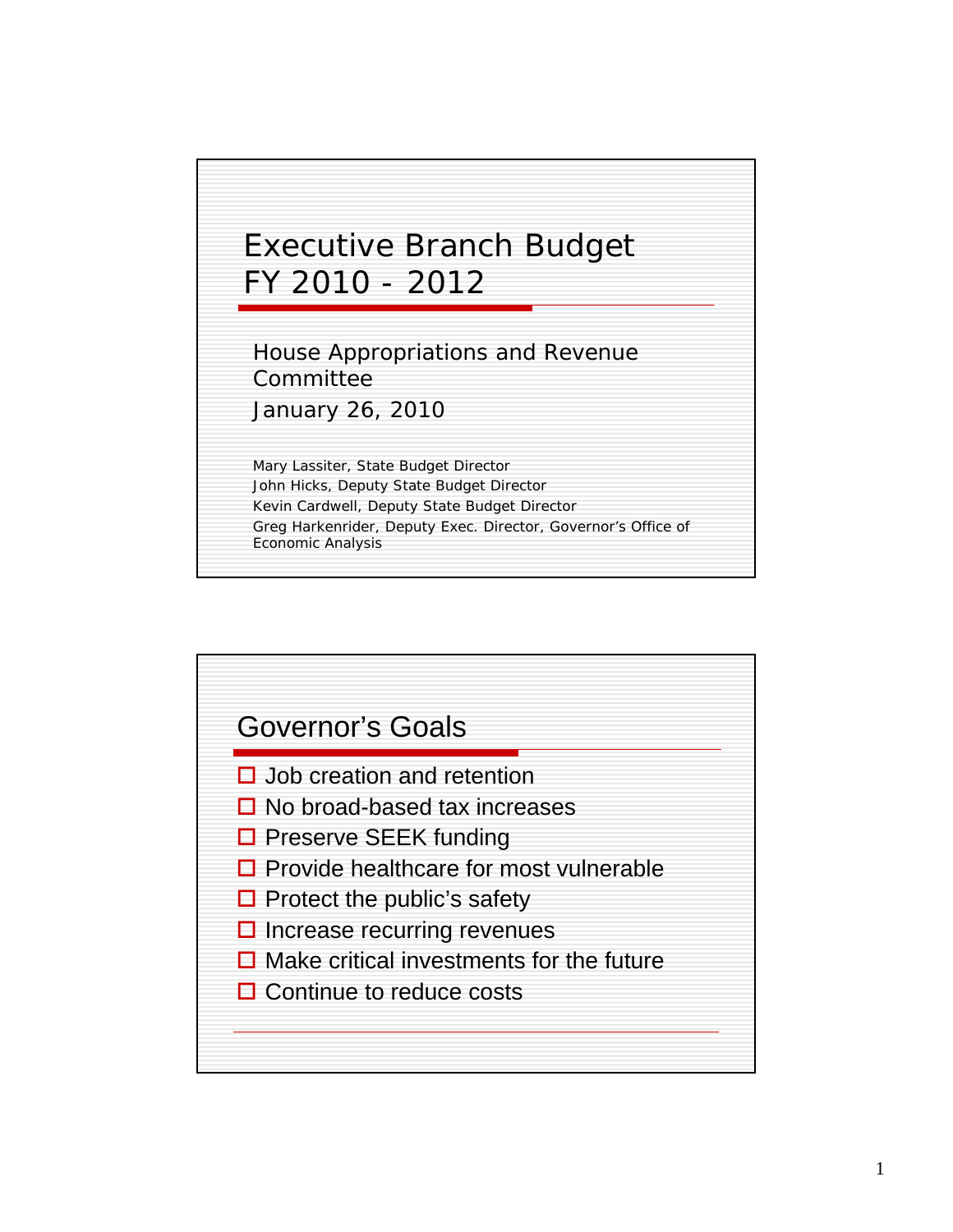

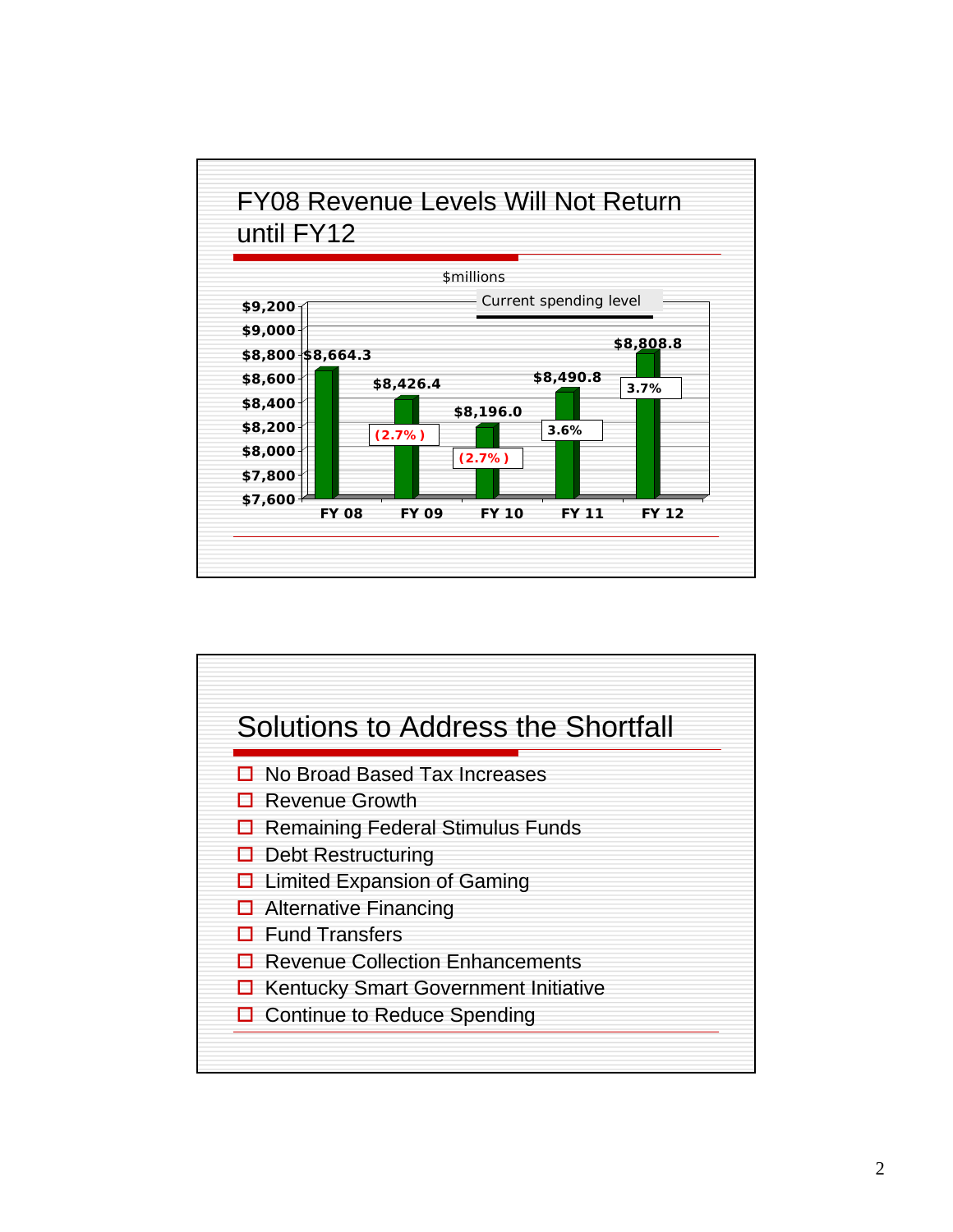

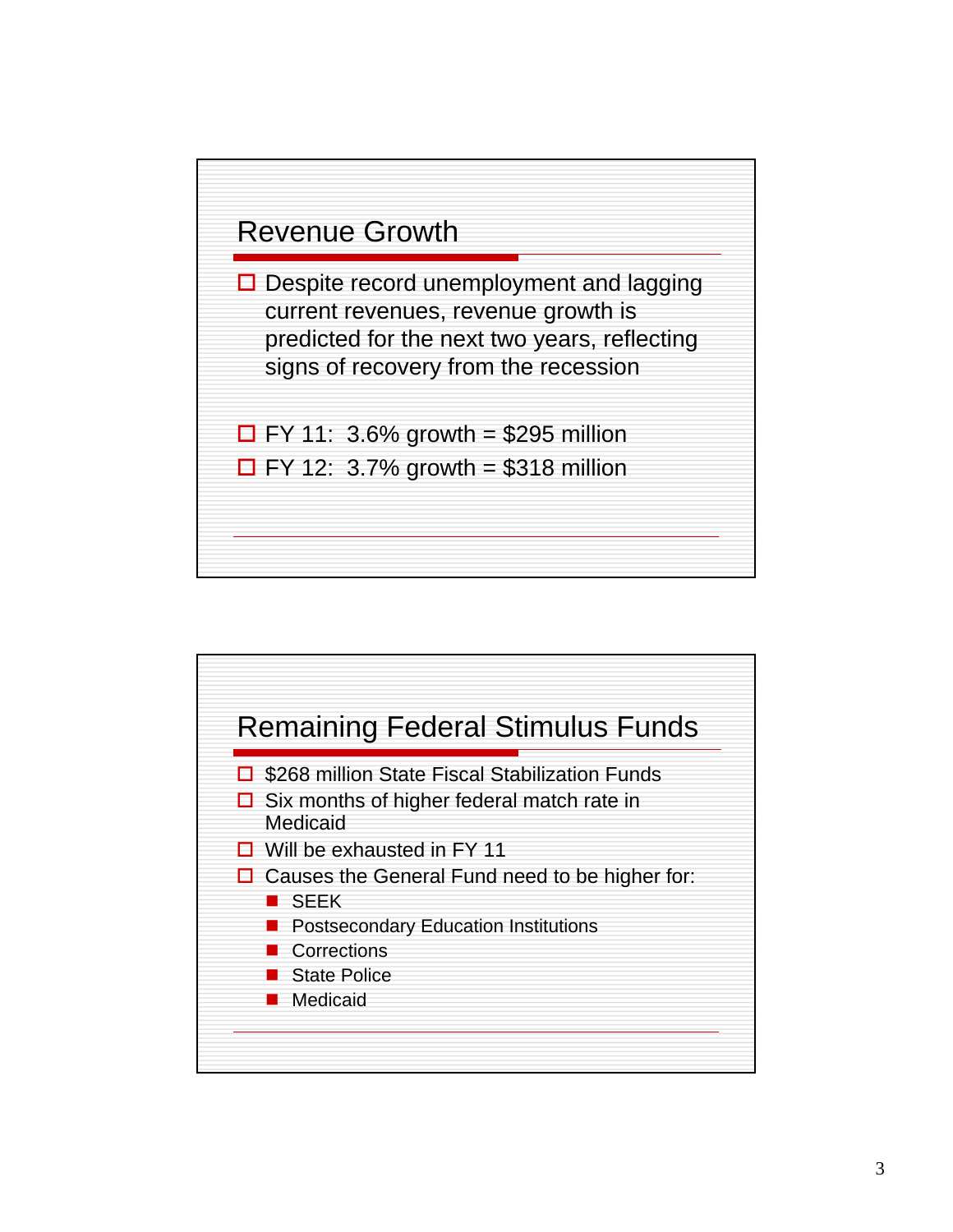

| Deeper Cuts                                                                       |                       |                                  |
|-----------------------------------------------------------------------------------|-----------------------|----------------------------------|
|                                                                                   | <b>Biennial Total</b> | <b>Biennial Total</b><br>Without |
|                                                                                   | With Gaming           | Gaming                           |
|                                                                                   | Revenues              | Revenues                         |
|                                                                                   | (millions)            | (millions)                       |
| Shortfall Between Resources and Spending Needs<br>Previously Identified Shortfall | \$1,446               | \$1,446                          |
| FY 10 Cuts and Other Adjustments                                                  | ( \$64)               | (S64)                            |
| Medicaid Management Initiatives and Funding Gap                                   | (\$205)               | (\$205)                          |
| Debt Restructuring                                                                | (\$203)               | (\$203)                          |
| Additional Recommended Spending                                                   | \$587                 | \$587                            |
| <b>Revised Shortfall</b>                                                          | \$1.561               | \$1.561                          |
| <b>Balancing Solutions to Fund Needs</b>                                          |                       |                                  |
| <b>Expanded Gaming Revenues</b>                                                   | \$780                 | \$0                              |
| Alternative Financing                                                             | \$488                 | \$488                            |
| <b>Fund Transfers</b>                                                             | \$116                 | \$116                            |
| Revenue Collection Enhancements                                                   | 366                   | 366                              |
| Budgeted Lapse for Smart Government Initiative                                    | \$33                  | \$33                             |
| <b>Budget Cuts</b>                                                                | \$78                  | \$858                            |
| <b>Total Solutions</b>                                                            | \$1,561               | \$1,561                          |
| <b>Additional Percentage Cuts to Agencies Not Exempted</b>                        | 2% FY 11              | 14% FY 11                        |
|                                                                                   | 2% FY 12              | 34% FY 12                        |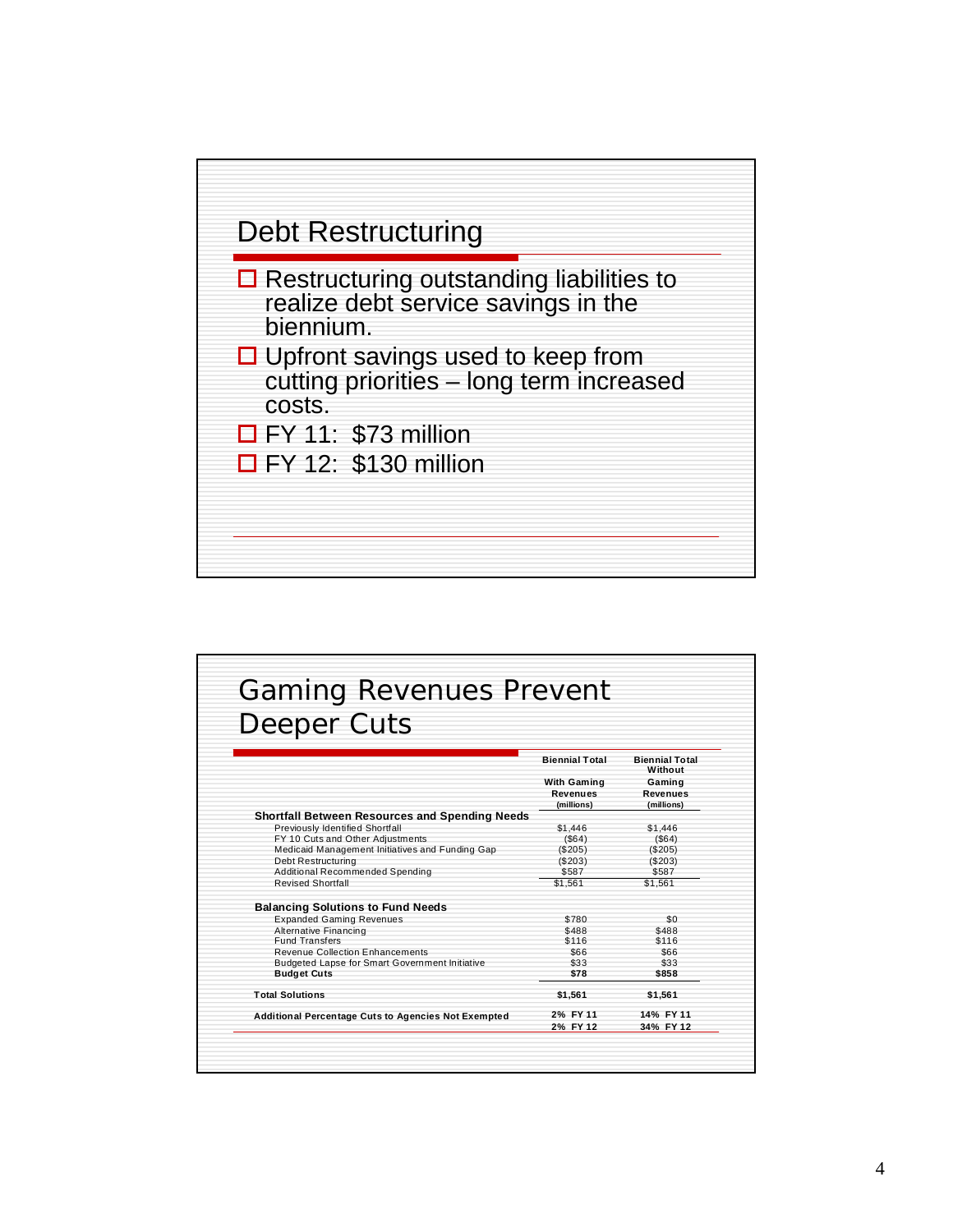## Limited Areas with Additional Spending - Not Expanding Programs

|                                 |       | (millions)   |                       |
|---------------------------------|-------|--------------|-----------------------|
|                                 | FY 11 | <b>FY 12</b> | <b>Biennial Total</b> |
| Health Insurance                | \$62  | \$111        | \$173                 |
| Debt Service - New              | \$30  | \$112        | \$142                 |
| <b>Retirement Contributions</b> | \$37  | \$55         | \$92                  |
| Judicial Branch                 | \$26  | \$50         | \$76                  |
| Teachers' Retirement            | \$15  | \$42         | \$57                  |
| Education - SB 1 Implementation | \$12  | \$10         | \$22                  |
| Corrections                     | \$3   | \$10         | \$12                  |
| Other                           | \$8   | \$5          | \$13                  |
| Total                           | \$192 | \$395        | \$587                 |
|                                 |       |              |                       |
|                                 |       |              |                       |

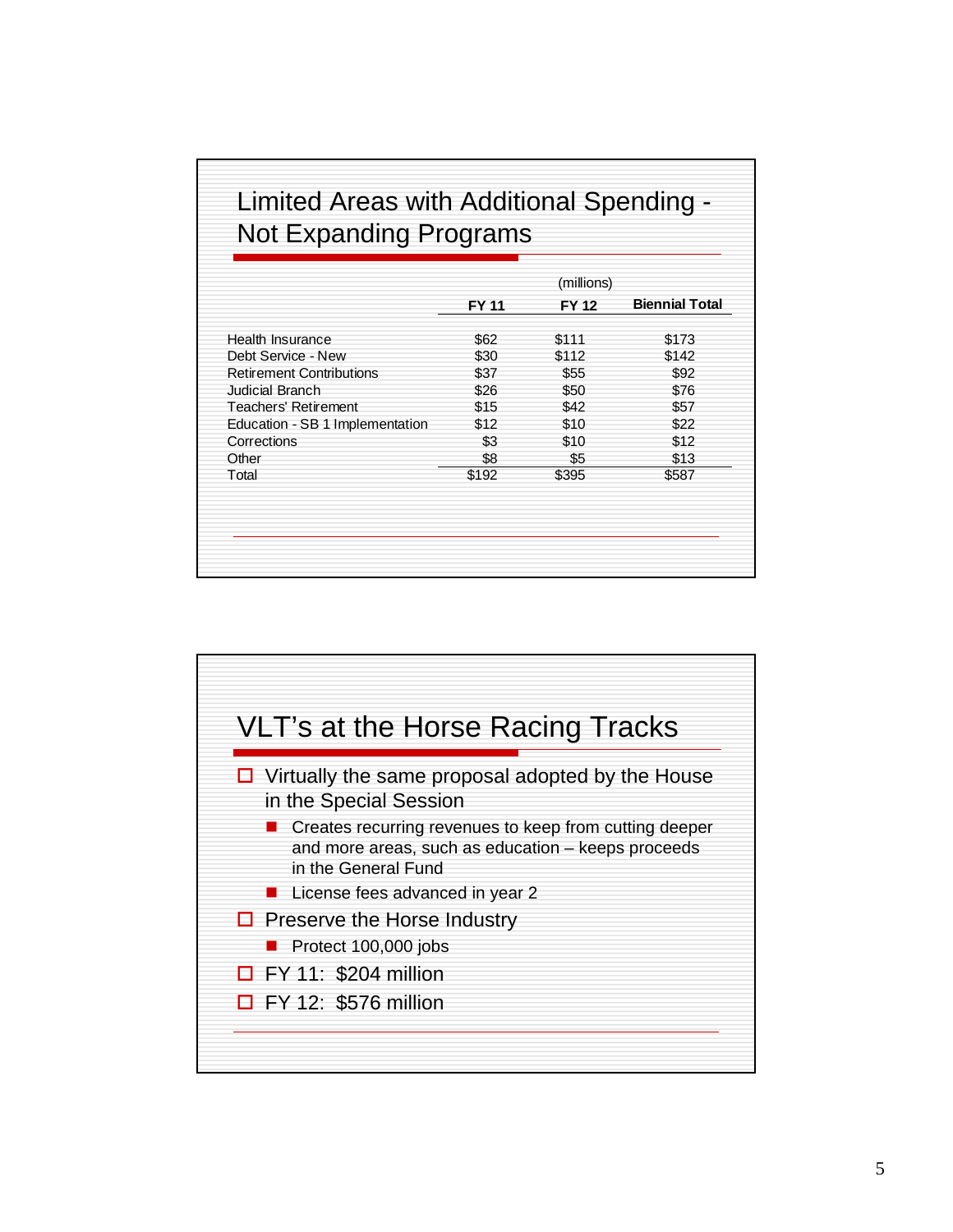

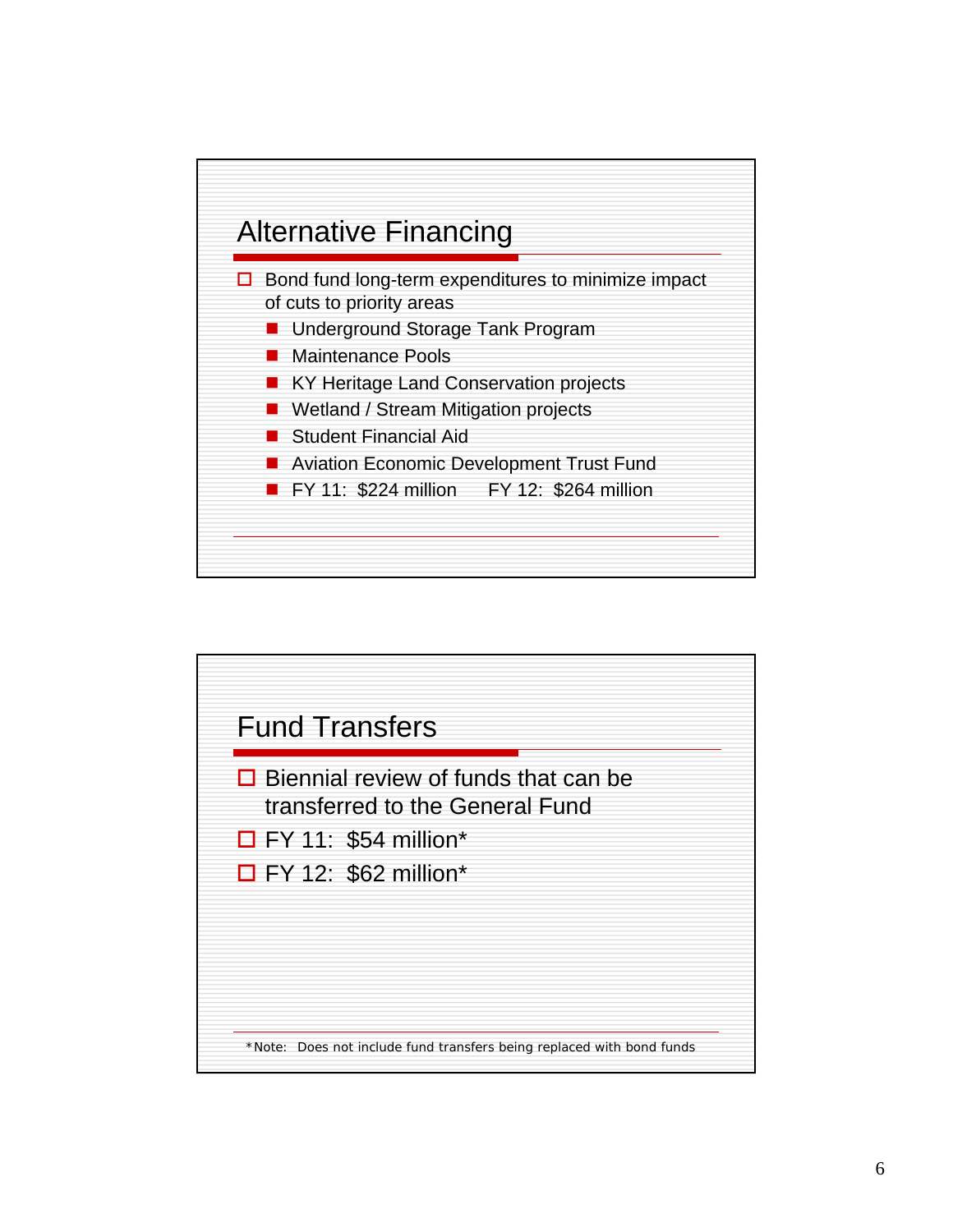

| Kentucky Smart Government Initiative |          |          |
|--------------------------------------|----------|----------|
| Comprehensive Review of:             |          |          |
| <b>Property Management</b>           |          |          |
| Sale of non-essential assets         |          |          |
| $\Box$ Review of all leases          |          |          |
| <b>Business Solutions</b>            |          |          |
| $\Box$ Information Technology        |          |          |
| $\Box$ Transportation Services       |          |          |
| <b>Postal Services</b>               |          |          |
| Contracts                            |          |          |
| <b>Targeted Savings</b><br>□         | FY 11    | FY 12    |
| All Funds                            | \$37.3 M | \$40.1 M |
| General Fund                         | \$16.3 M | \$17.0 M |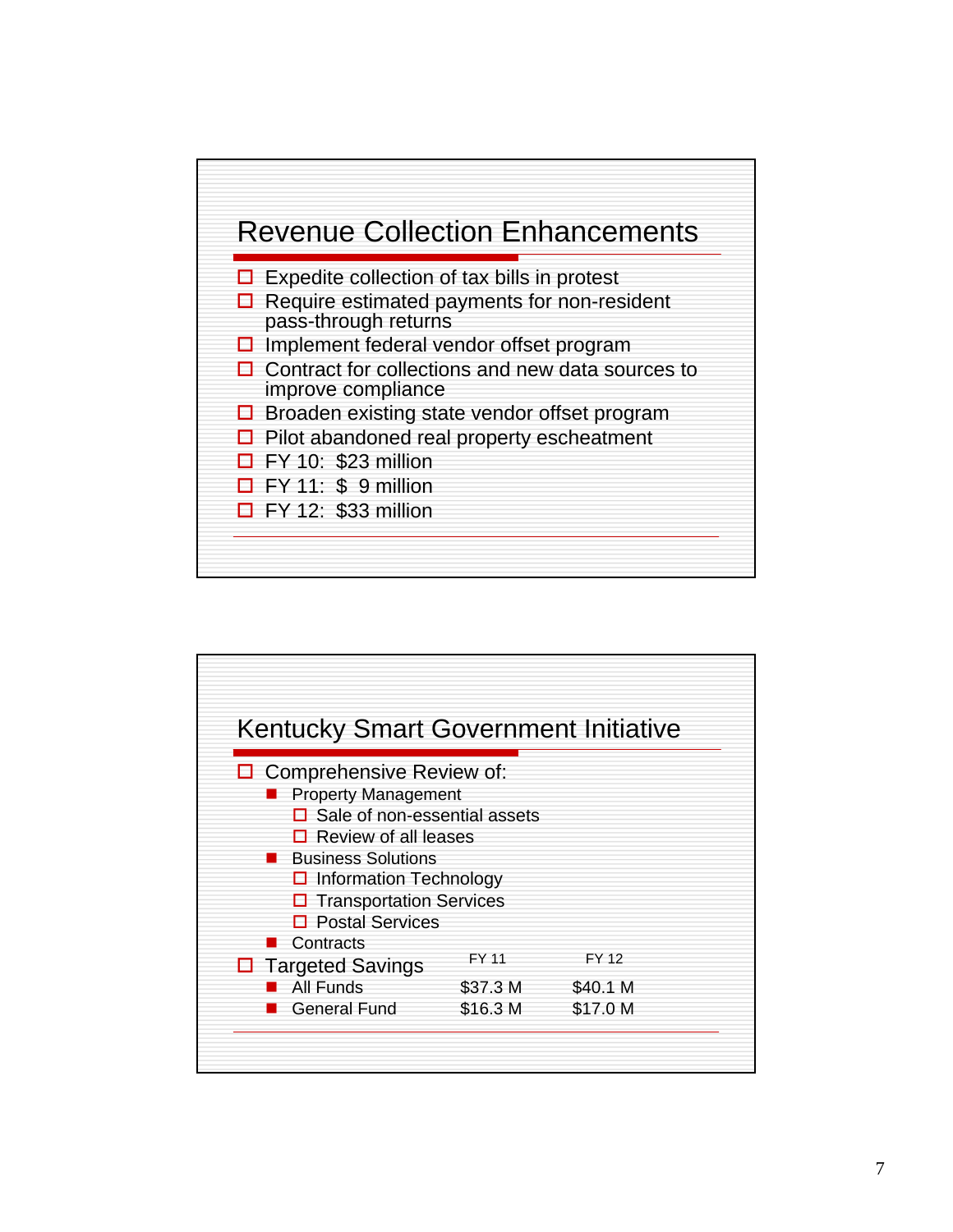

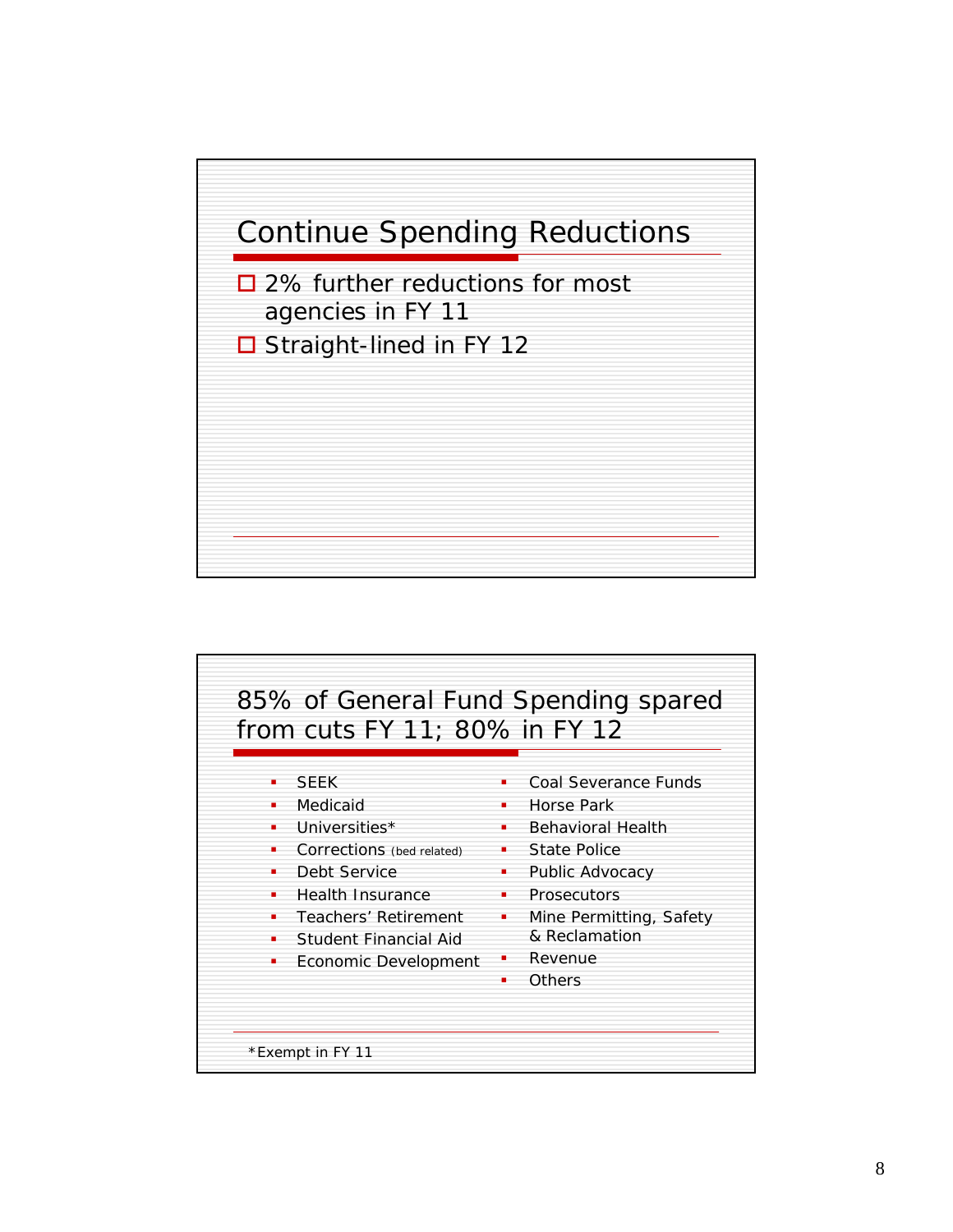

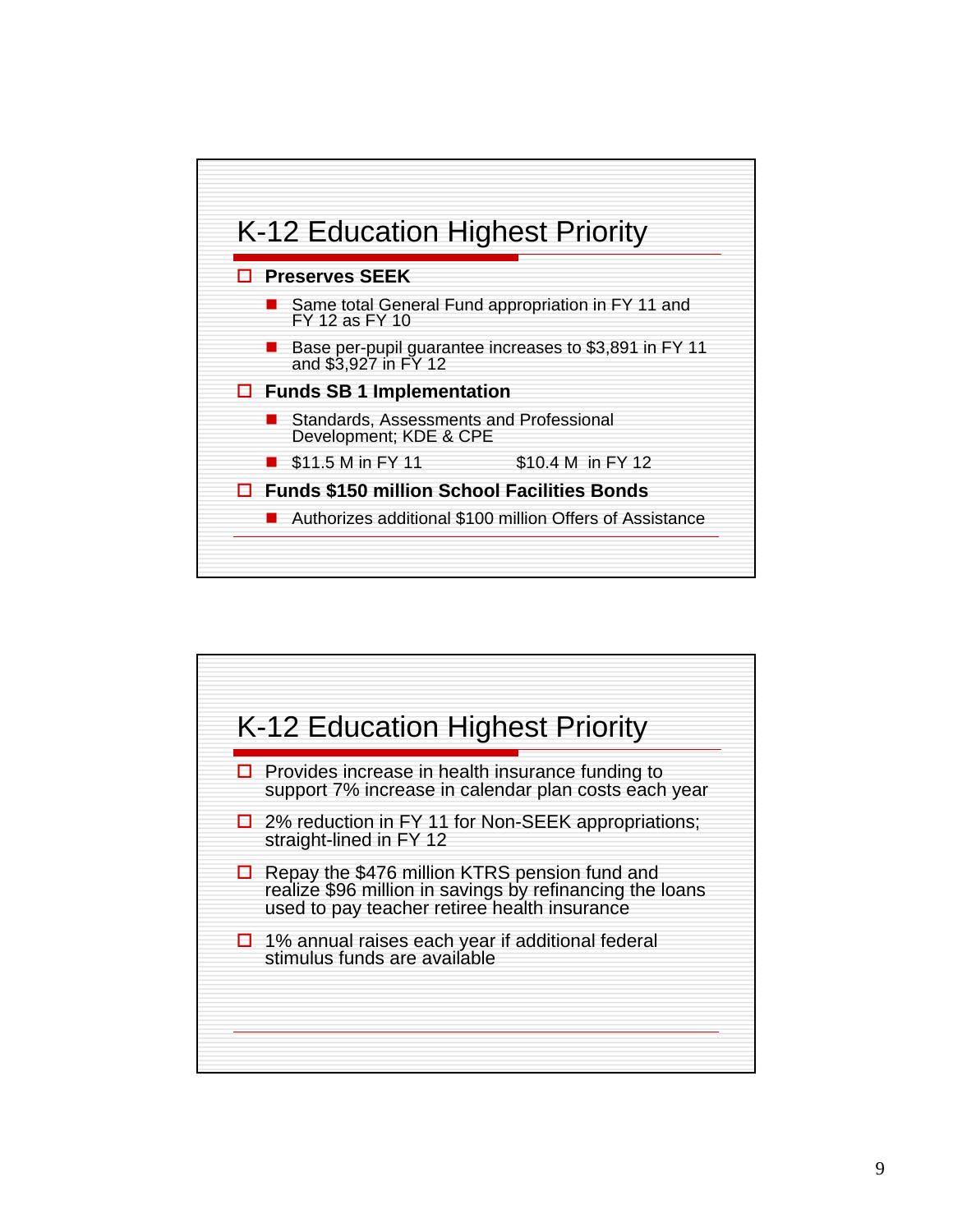

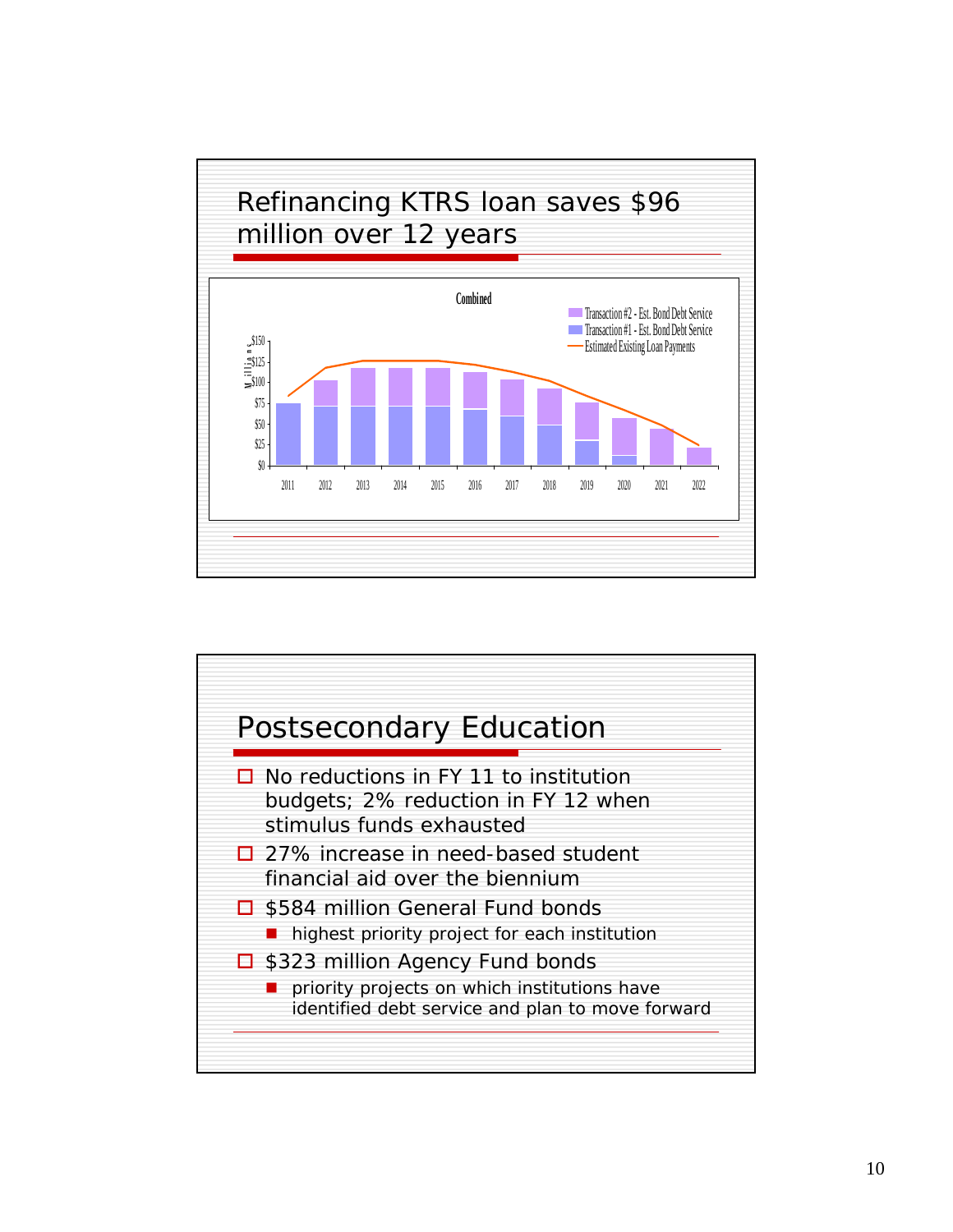

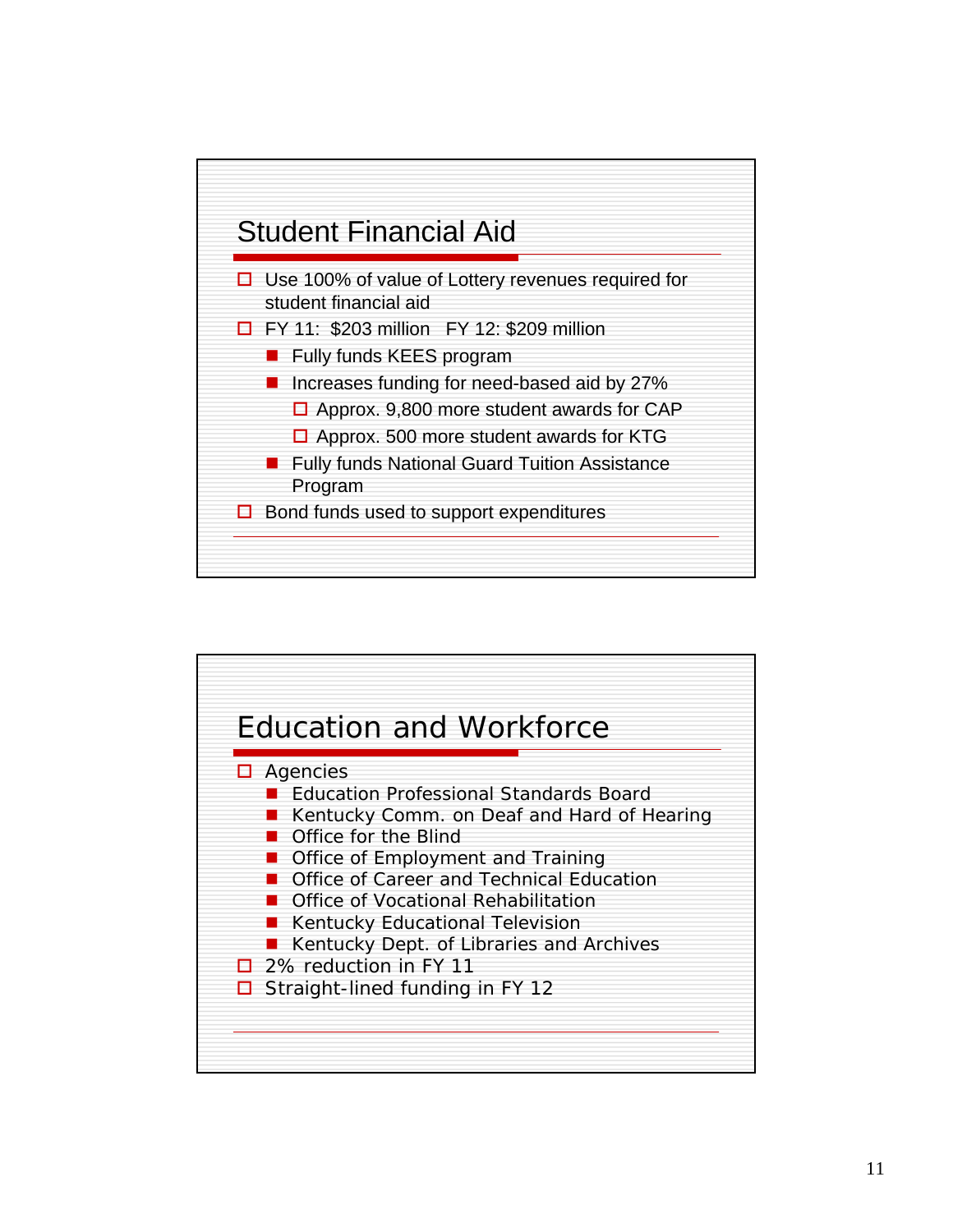

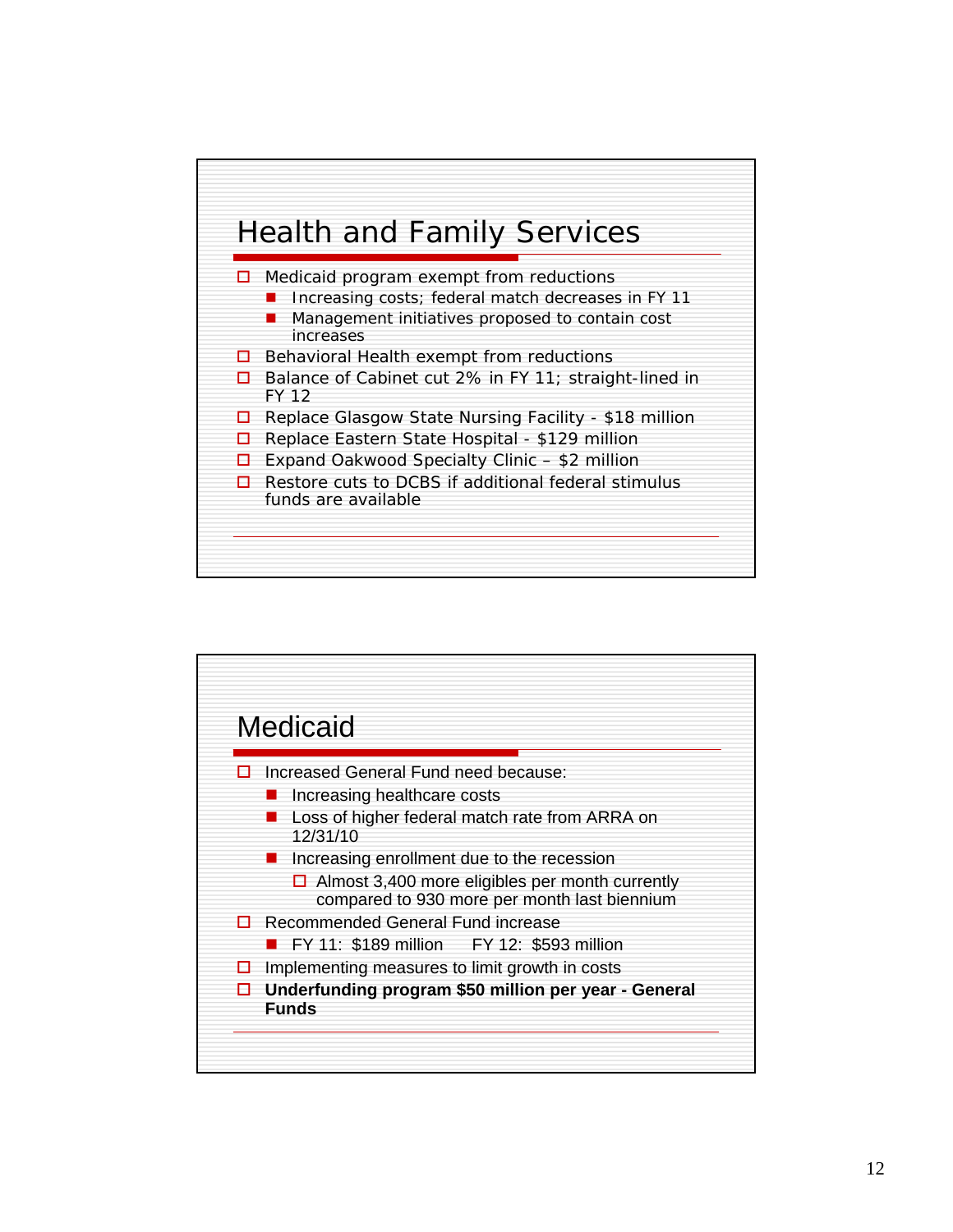

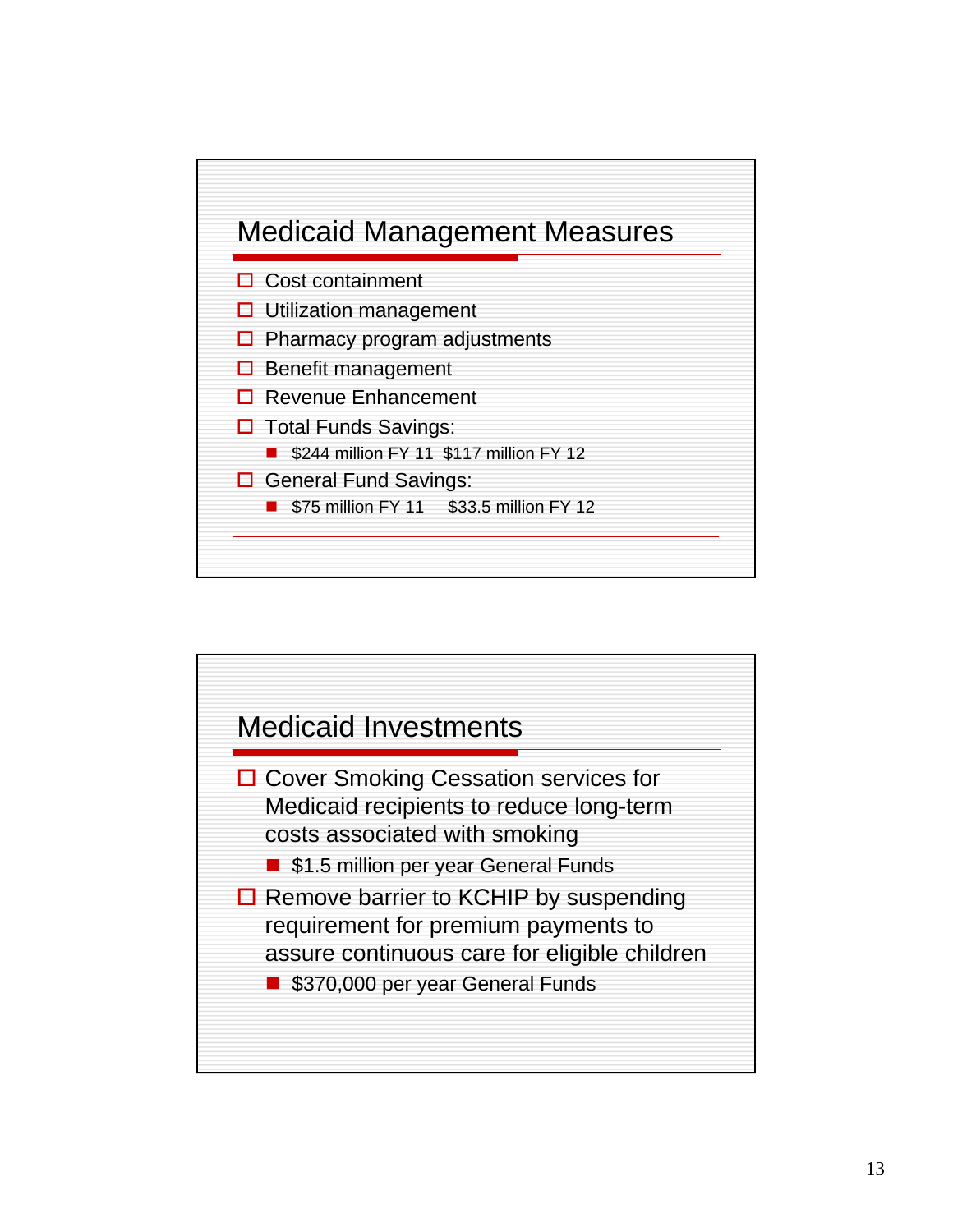

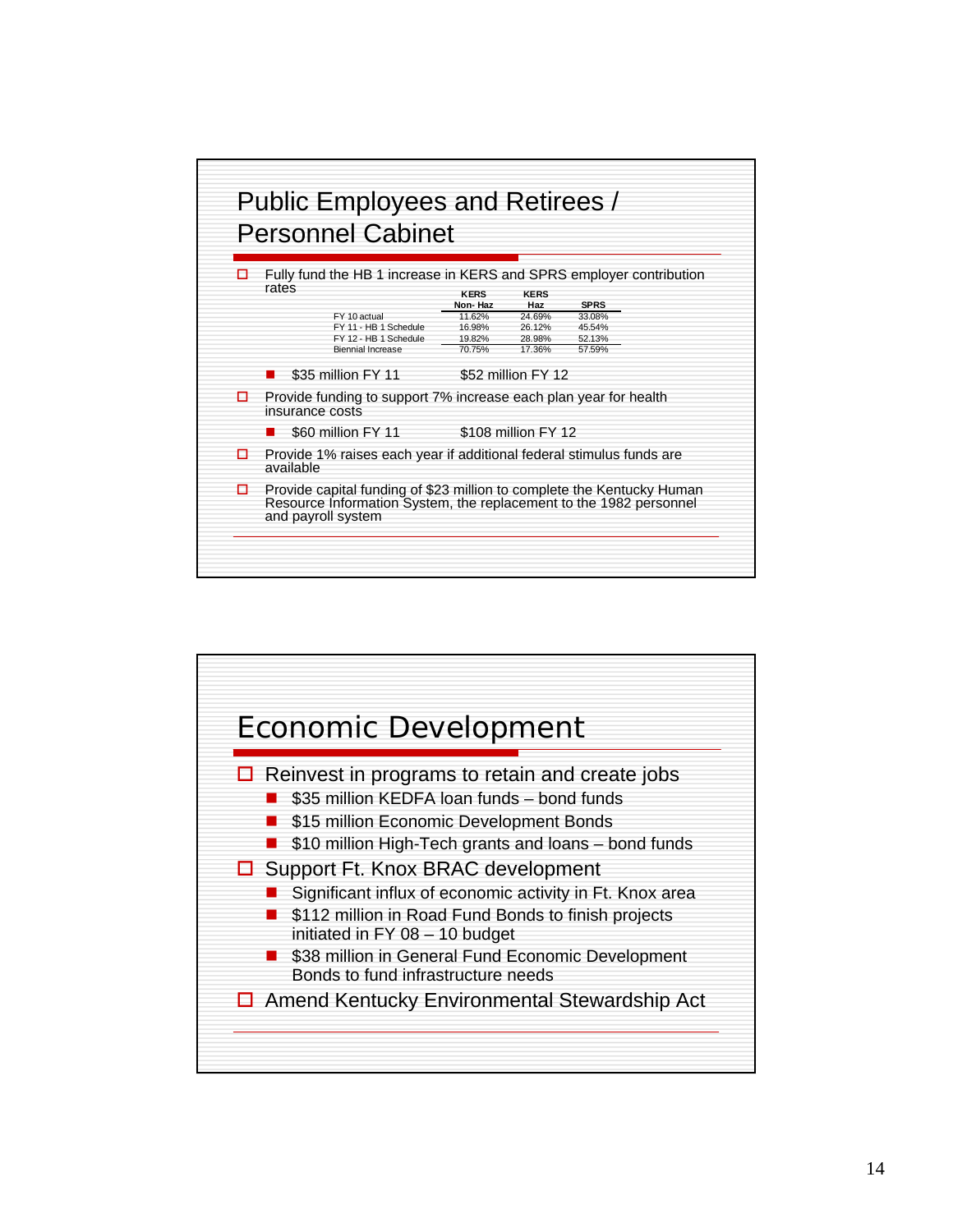

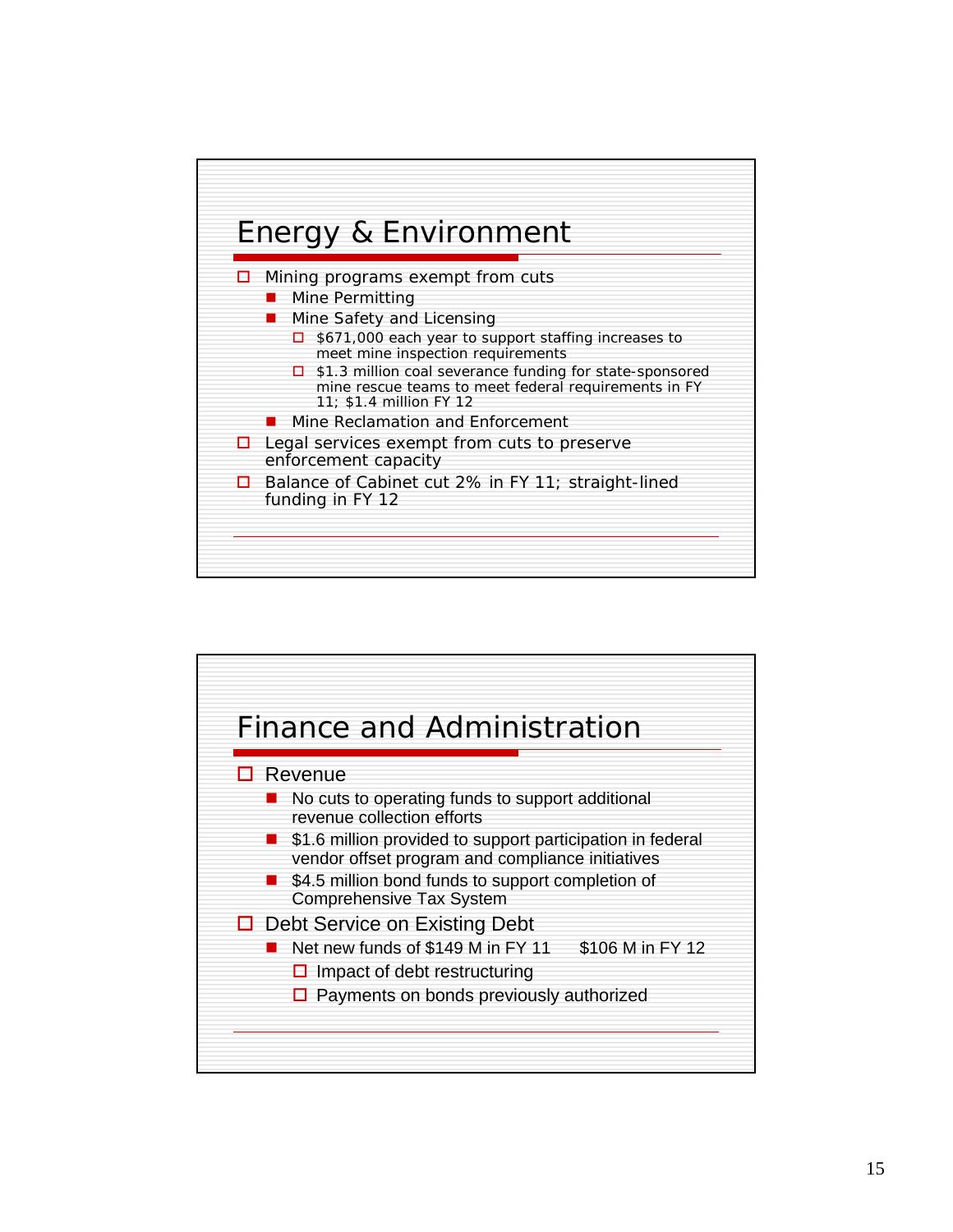

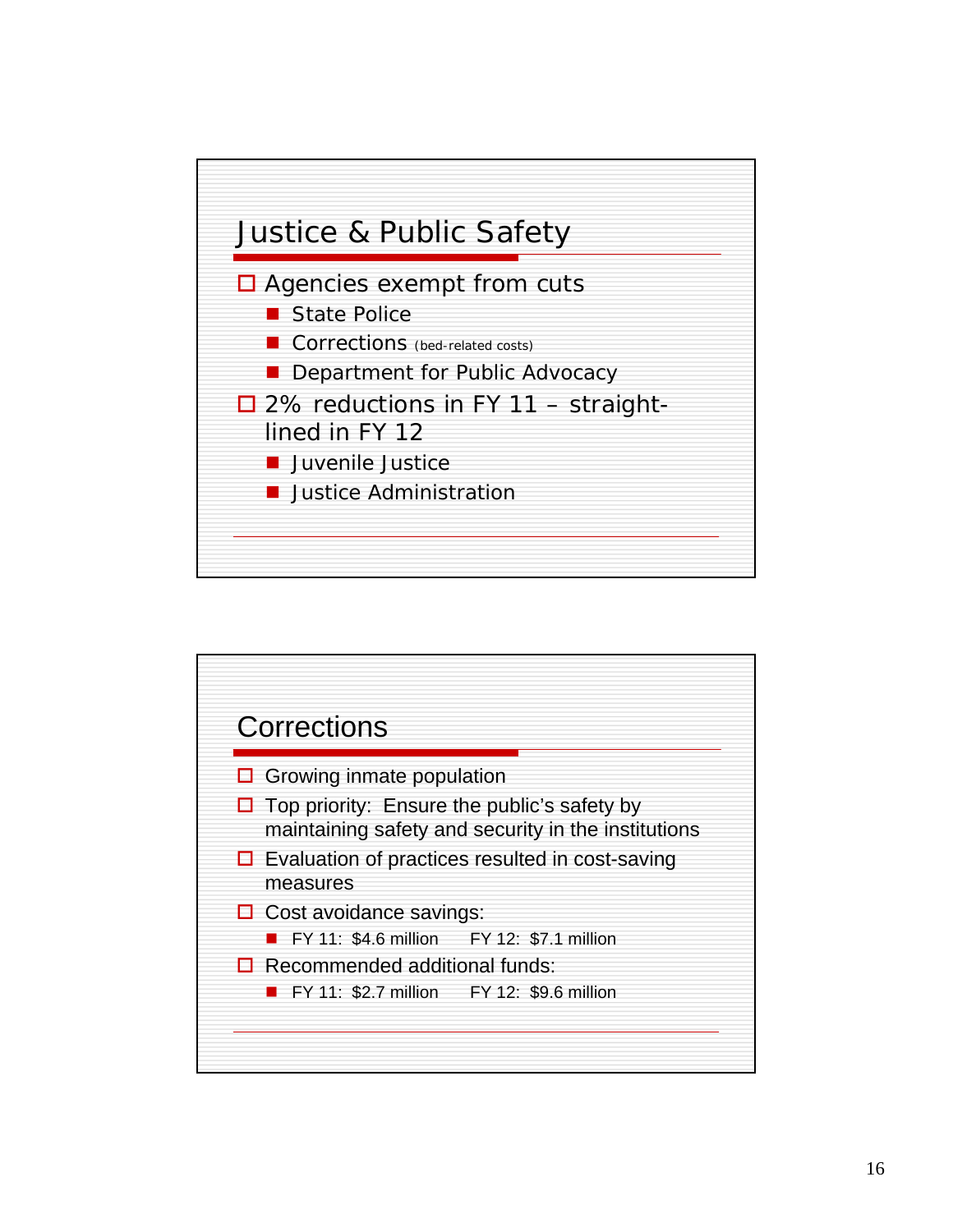

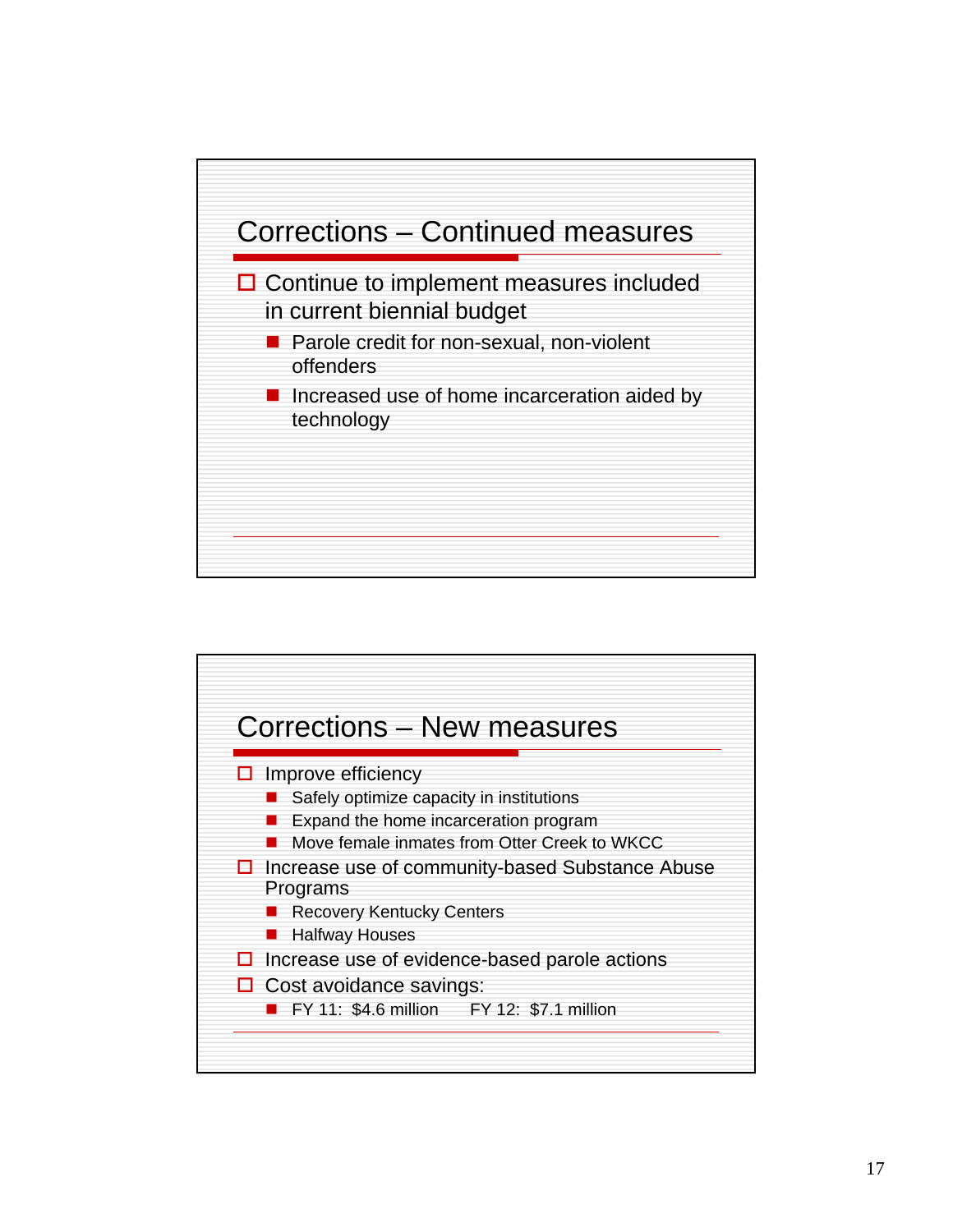

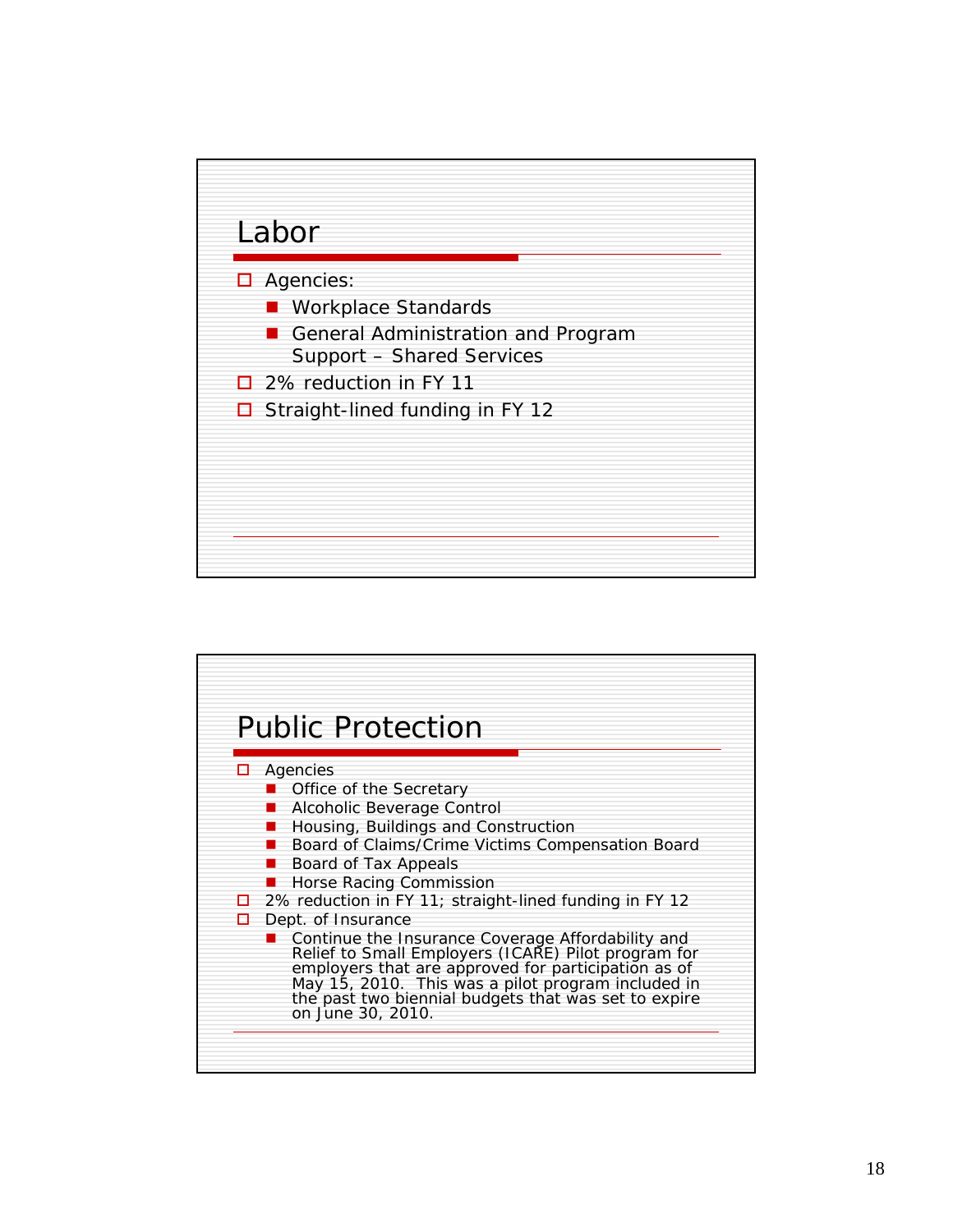

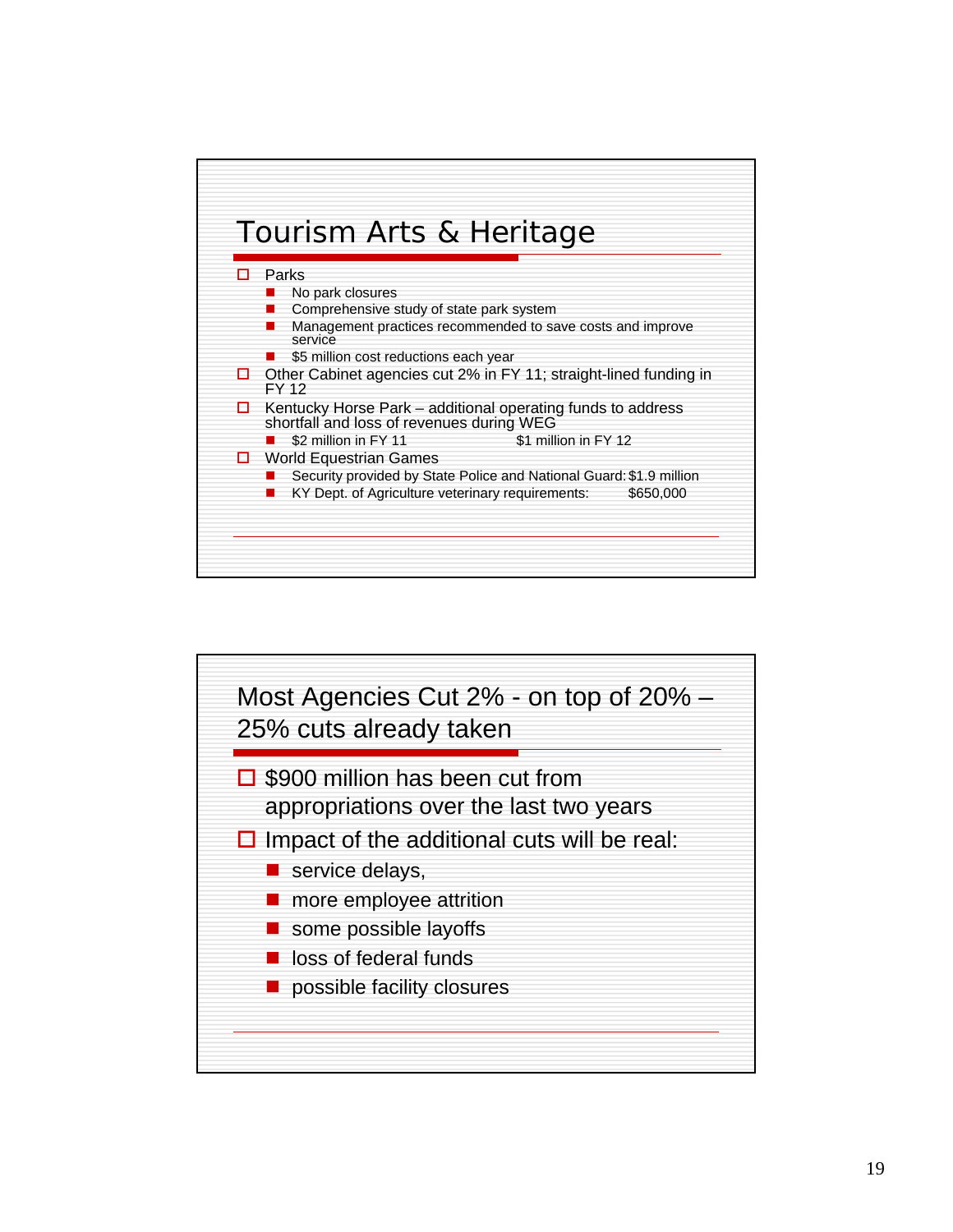## Cumulative Impact of Cuts over Last Two Years Plus Proposed 2%

| • Finance Agencies                 | $25 - 32%$ | • CHFS Non-Medicaid Agencies | $12 - 20%$ |
|------------------------------------|------------|------------------------------|------------|
| • Area Development Fund            | 26%        | $\bullet$ Non-SFFK K-12      | 18%        |
| • Constitutional Officers          | $24 - 27%$ | • Natural Resources          | 19%        |
| • Public Protection Agencies       | $8 - 26%$  | • Environmental Protection   | 16%        |
| • Economic Development             | 24%        | • Veterans' Affairs          | 16%        |
| $\bullet$ KFT                      | 23%        | · Juvenile Justice           | 13%        |
| • Mlitary Affairs                  | 23%        | • State Police               | 12%        |
| $\bullet$ Horse Park               | 22%        | $\bullet$ I abor             | 11%        |
| • Tourism Arts & Heritage Agencies | $15 - 26%$ | $\bullet$ Prosecutors        | $7 - 9%$   |
| • Education & Workforce Agencies   | $15 - 20%$ | • Universities               | $7 - 8%$   |

|      | State Workforce                        |                  |                                      |                        |
|------|----------------------------------------|------------------|--------------------------------------|------------------------|
|      |                                        |                  |                                      |                        |
|      |                                        | FY 10 Permanent  | <b>Change in Number of Employees</b> |                        |
|      | Agencies with More than 700            | <b>Full-Time</b> |                                      | Since FY 08 Budget Cut |
| Rank | <b>Employees</b>                       | Employees*       | All Funds                            | <b>General Fund</b>    |
|      | <b>Community Based Services</b>        | 4.279            | (246)                                | (177)                  |
|      | <b>Highways</b>                        | 4.054            | (142)                                | 0                      |
| 3    | <b>Adult Correctional Institutions</b> | 3.134            | (50)                                 | (48)                   |
| 4    | State Police                           | 1.820            | (159)                                | (73)                   |
| 5    | Juvenile Justice                       | 1.435            | (92)                                 | (68)                   |
| 6    | Behavioral Health                      | 1,062            | (78)                                 | (21)                   |
|      | Parks                                  | 1.030            | (88)                                 | (17)                   |
| 8    | Revenue                                | 874              | 59                                   | 57                     |
| q    | <b>Natural Resources</b>               | 775              | 26                                   | 21                     |
|      | 10 Veterans' Affairs                   | 756              | (8)                                  | (4)                    |
|      | 11 Environmental Protection            | 738              | (45)                                 | (20)                   |
|      | Subtotal                               | 19,959           | (823)                                | (350)                  |
|      |                                        | 62%              | 50%                                  | 43%                    |
|      | The Other 116 Appropriation Units      | 12.114           | (813)                                | (470)                  |
|      | Total **                               | 32.073           | (1,636)                              | (820)                  |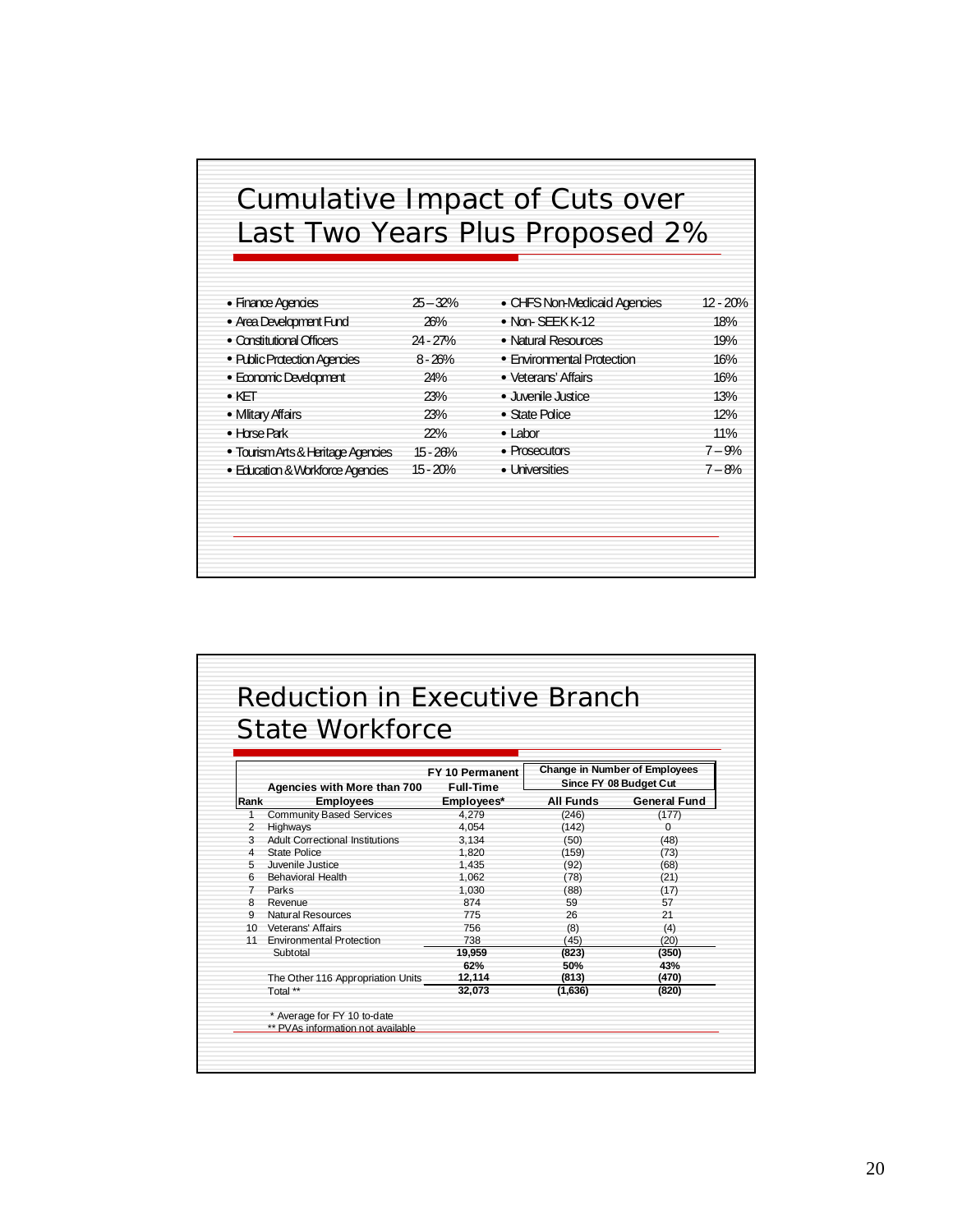

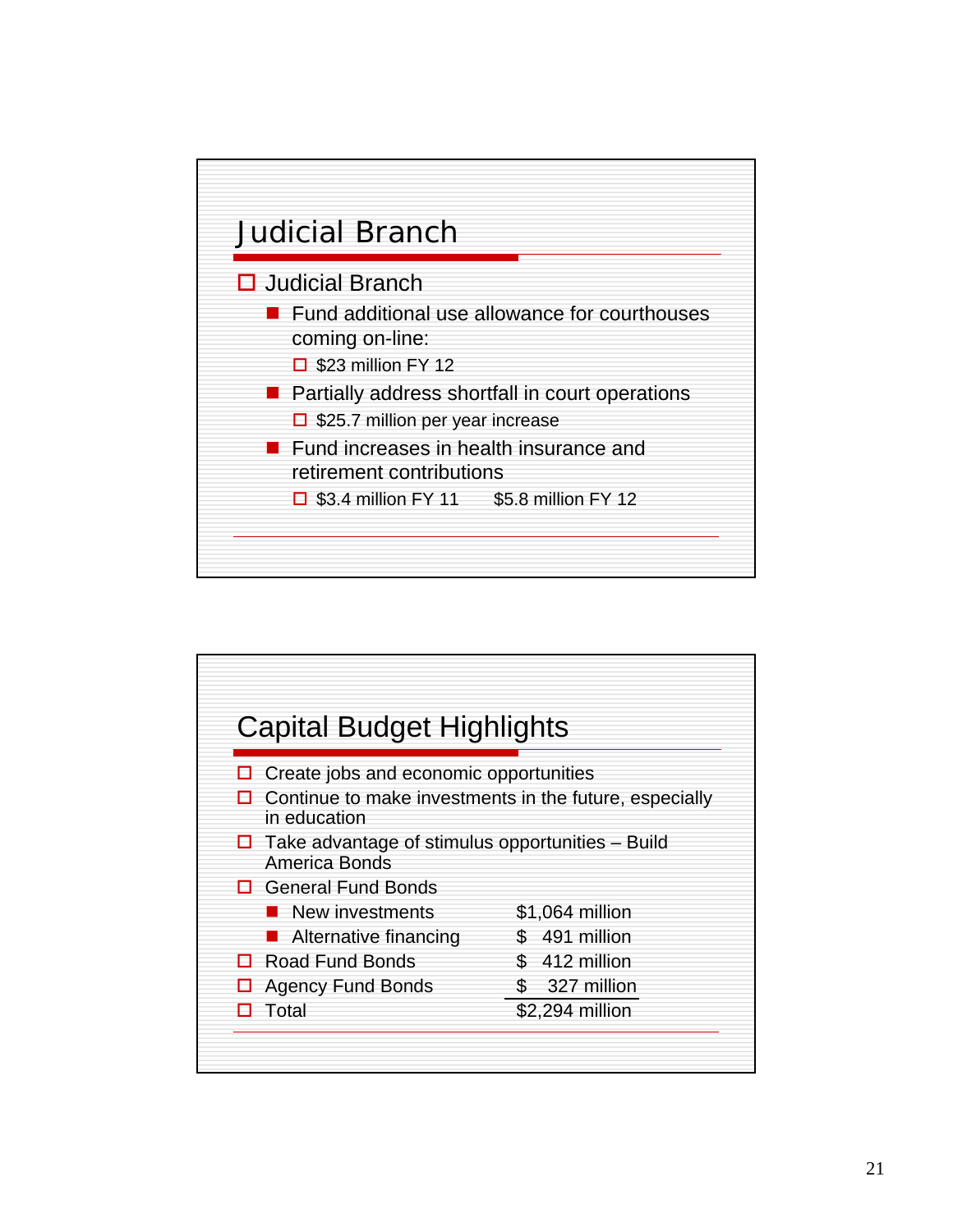

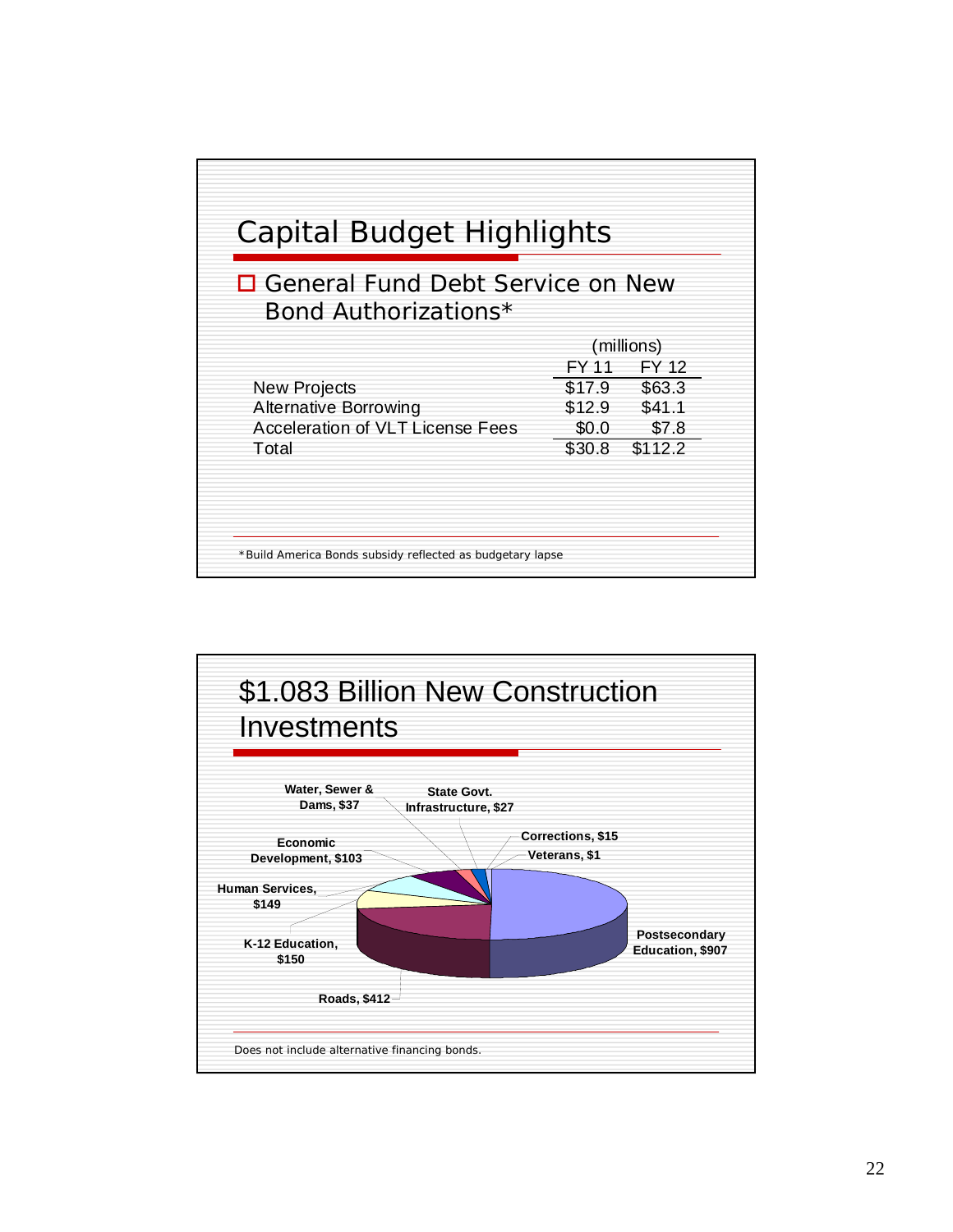|                                                                     |                                                                                                                                                                                                                                                                   | <b>Biennial Total</b> |
|---------------------------------------------------------------------|-------------------------------------------------------------------------------------------------------------------------------------------------------------------------------------------------------------------------------------------------------------------|-----------------------|
| School Facilities Construction Commission - Offers of Assistance    | \$                                                                                                                                                                                                                                                                | 150.000.000           |
|                                                                     |                                                                                                                                                                                                                                                                   | 1,393,000             |
|                                                                     |                                                                                                                                                                                                                                                                   | 20,000,000            |
|                                                                     |                                                                                                                                                                                                                                                                   | 12,000,000            |
|                                                                     | \$                                                                                                                                                                                                                                                                | 3,000,000             |
|                                                                     |                                                                                                                                                                                                                                                                   | 38,495,000            |
| Economic Development Bonds                                          | \$                                                                                                                                                                                                                                                                | 15,000,000            |
| <b>KEDFA</b>                                                        | \$                                                                                                                                                                                                                                                                | 35,000,000            |
| High-Tech Infrastructure/Investment Pool                            | \$                                                                                                                                                                                                                                                                | 10,000,000            |
| State Owned Dam Repair                                              | \$                                                                                                                                                                                                                                                                | 2.000.000             |
| Spindletop Renovation for Advanced Battery Research                 | \$                                                                                                                                                                                                                                                                | 1.000.000             |
| Comprehensive Tax System - Additional Funding                       | \$                                                                                                                                                                                                                                                                | 4.500.000             |
| Eastern State Hospital Replacement                                  | \$                                                                                                                                                                                                                                                                | 129,005,000           |
| Oakwood Specialty Clinic Expansion                                  | \$                                                                                                                                                                                                                                                                | 2,164,000             |
| Glasgow Nursing Home Replacement                                    | \$                                                                                                                                                                                                                                                                | 18,000,000            |
| Ky State Reformatory-Electrical System Upgrade                      | \$                                                                                                                                                                                                                                                                | 4,200,000             |
| Western Kentucky Correctional Complex - Retrofit for Female Inmates | \$                                                                                                                                                                                                                                                                | 370,000               |
| Northpoint Training Center - Rebuild                                | \$                                                                                                                                                                                                                                                                | 10.800.000            |
| Personnel/Payroll System Replacement - Additional Funding           | \$                                                                                                                                                                                                                                                                | 22.900.000            |
| EKU - Construct Science Building, Phase II                          | \$                                                                                                                                                                                                                                                                | 65.040.000            |
| Expand & Renovate Betty White Nursing Building                      | \$                                                                                                                                                                                                                                                                | 7,825,000             |
| Renovate & Expand Student Center, Phase II                          | \$                                                                                                                                                                                                                                                                | 52,921,000            |
| Construct/Complete New Science Complex, Final Phase                 | \$                                                                                                                                                                                                                                                                | 30.000.000            |
| Construct Health Innovation/Renovate Old Science                    | \$                                                                                                                                                                                                                                                                | 92,500,000            |
| Construct Science Research Building 2                               | \$                                                                                                                                                                                                                                                                | 205,880,000           |
| Construct Belknap Classroom/Academic Building                       | \$                                                                                                                                                                                                                                                                | 75,000,000            |
| Renovate Science Campus, Phase IV                                   | \$                                                                                                                                                                                                                                                                | 29.000.000            |
| Construct JCTC Carrollton Campus, Phase I                           | \$                                                                                                                                                                                                                                                                | 12,000,000            |
| Construct Owensboro Advanced Technology Center, Ph II               | \$                                                                                                                                                                                                                                                                | 14,055,000            |
|                                                                     | Ŝ                                                                                                                                                                                                                                                                 | 1,064,048,000         |
|                                                                     | Western Ky Veterans Center-Special Needs Unit-Additional Funding<br>Ky Infrastructure Authority-Clean Water Revolving Fund<br>Ky Infrastructure Authority-Drinking Water Revolving Fund<br>Flood Control - State Match<br>BRAC Water/Sewer Projects - 11 projects | \$<br>\$<br>\$<br>\$  |

| Capital Budget - Road Fund<br>Investments |          |
|-------------------------------------------|----------|
|                                           | millions |
| <b>BRAC</b> projects                      | \$112    |
| State Highway projects                    | \$300    |
| Total                                     | \$412    |
|                                           |          |
|                                           |          |
|                                           |          |
|                                           |          |
|                                           |          |
|                                           |          |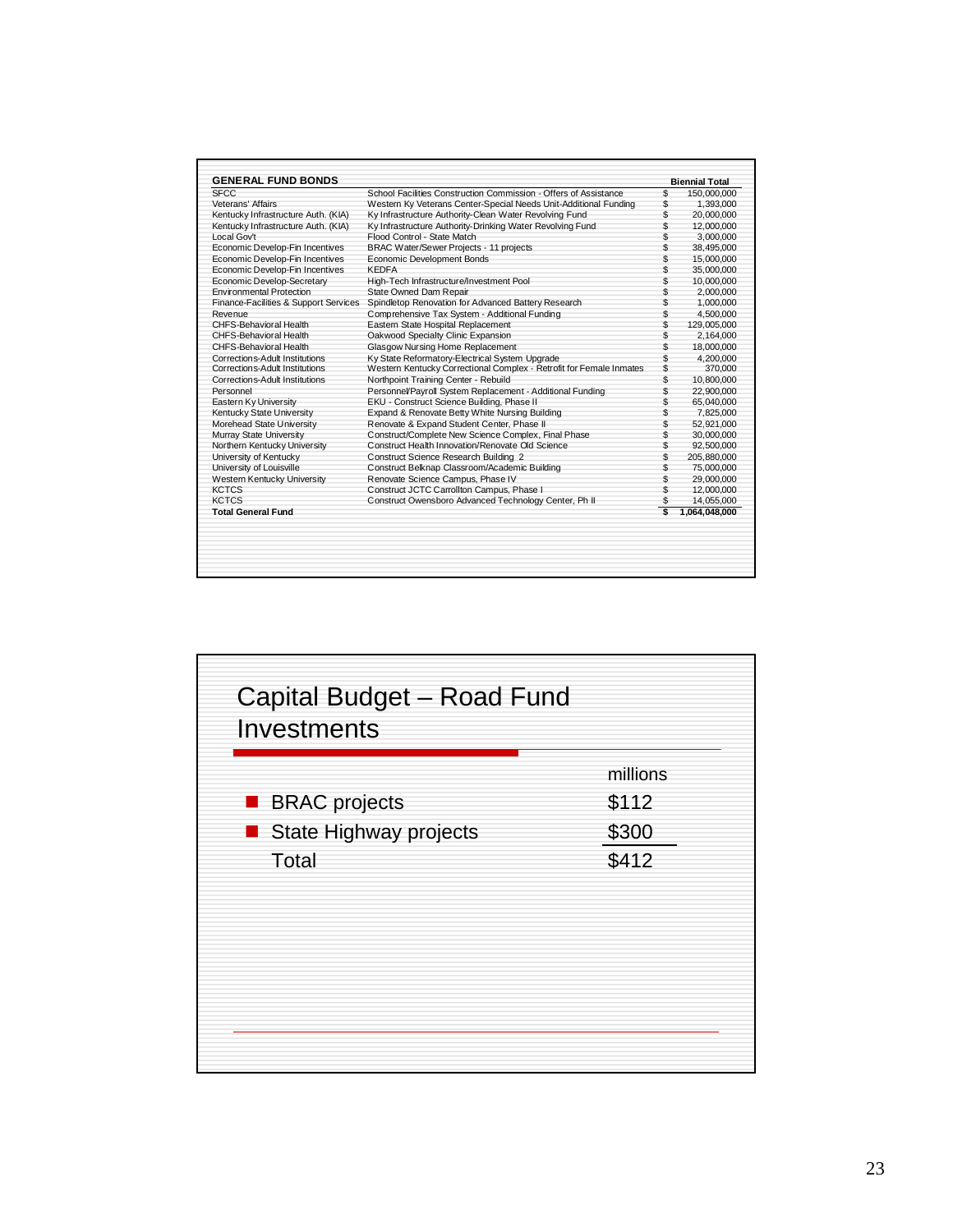|                                                            | millions<br>\$323 |
|------------------------------------------------------------|-------------------|
| <b>Postsecondary priorities</b><br><b>Nilitary Affairs</b> | 4<br>\$           |
| Total                                                      | \$327             |
|                                                            |                   |
|                                                            |                   |
|                                                            |                   |

| <b>AGENCY BONDS</b>     | <b>Project Description</b>                                         |     | <b>Biennial Total</b> |
|-------------------------|--------------------------------------------------------------------|-----|-----------------------|
| <b>Military Affairs</b> | <b>Construct Hangar</b>                                            | \$  | 4.000.000             |
| Eastern Kentucky Univ.  | Renovate Residence Hall                                            |     | 12,000,000            |
| Eastern Kentucky Univ.  | <b>Construct New Student Housing</b>                               | \$. | 15,000,000            |
| Eastern Kentucky Univ.  | Construct North Campus Res. Dist. Retail Unit                      |     | 2,250,000             |
| Morehead State Univ.    | Renovate East Mignon Residence Hall                                | \$  | 4,948,000             |
| Morehead State Univ.    | Renovate West Mignon Residence Hall                                | \$  | 4,948,000             |
| Morehead State Univ.    | Construct Food Srvcs/Retail & Parking Structure in Housing Complex | \$  | 14.786.000            |
| Morehead State Univ.    | Replace Exterior Precast Panels-Nunn Hall                          | \$  | 3,000,000             |
| Morehead State Univ.    | Construct Residence Building-University Farm                       | \$  | 2,524,000             |
| Morehead State Univ.    | Comply with ADA - Auxiliary                                        | \$  | 3,065,000             |
| Morehead State Univ.    | Capital Renewal and Maintenance Pool-Aux                           |     | 2,284,000             |
| Murray State Univ.      | Renovate Elizabeth Hall                                            | \$  | 8.896.000             |
| Murray State Univ.      | Renovate College Courts                                            | \$  | 10,000,000            |
| Murray State Univ.      | Renovate Curris Center T-Room & Food Service Equipment             | \$  | 1,008,000             |
| Northern Kentucky Univ. | Renovate Old Civic Center Building                                 | \$  | 3,700,000             |
| Northern Kentucky Univ. | Repair University Drive Parking Garage                             | \$  | 2.000.000             |
| Northern Kentucky Univ. | <b>Acquire Radio Communications</b>                                | \$  | 10,000,000            |
| Northern Kentucky Univ. | Acquire/Renovate Gateway/Highland Heights Campus                   | \$  | 7,500,000             |
| Northern Kentucky Univ. | Acquire Land and Buildings/Master Plan                             | \$  | 20,000,000            |
| Univ. of Kentucky       | <b>Construct New Housing</b>                                       |     | 30,000,000            |
| Univ. of Kentucky       | Guaranteed Energy Savings Contract                                 |     | 25,000,000            |
| Univ. of Kentucky       | Relocate & Expand Dentistry Faculty Practice                       | \$  | 3,375,000             |
| Univ. of Kentucky       | Renovate Dentistry Clinic in Ky Clinic                             | \$  | 7.615.000             |
| Univ. of Kentucky       | Upgrade Student Center Infrastructure                              |     | 17,805,000            |
| Western Kentucky Univ.  | Renovate Downing University Ctr Phase III                          |     | 33,500,000            |
| Univ. of Louisville     | Guaranteed Energy Savings Contract                                 |     | 40,000,000            |
| Univ. of Louisville     | <b>Construct Student Recreation Center</b>                         | \$  | 37,500,000            |
| Subtotal - Agency Bonds |                                                                    |     | \$326,704.000         |
|                         |                                                                    |     |                       |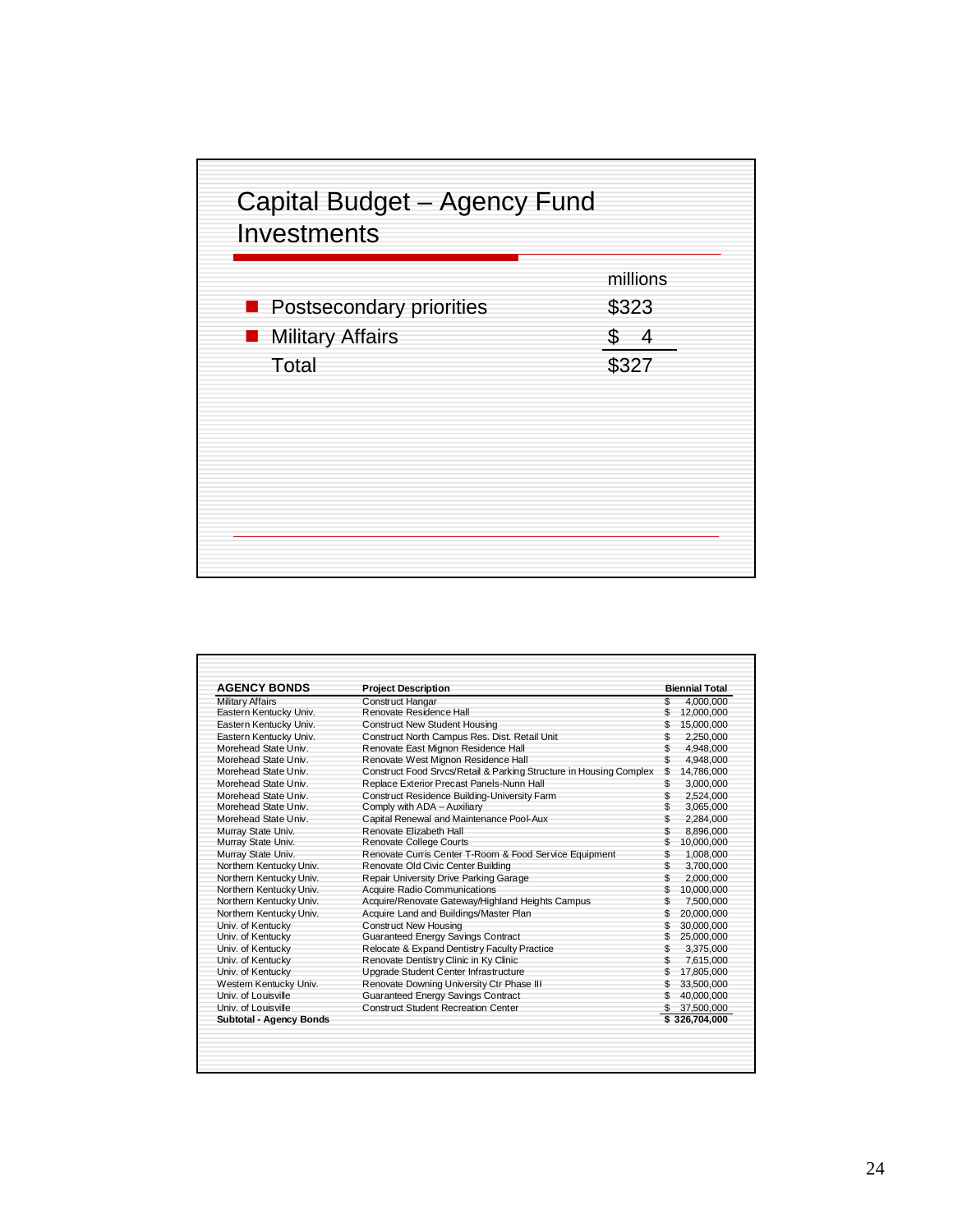